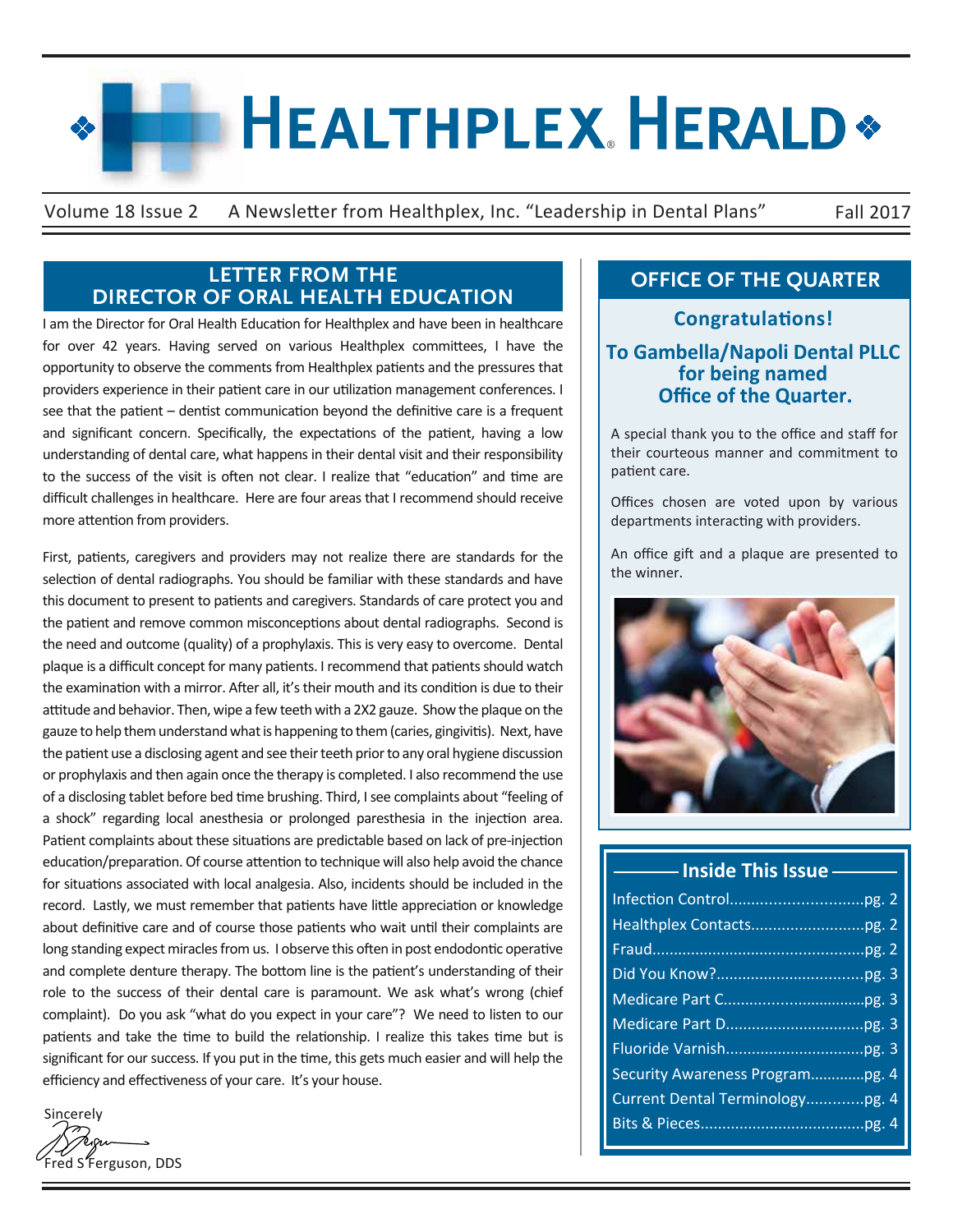# **HEALTHPLEX HERALD**

# **INFECTION CONTROL**

Infection Control in Dentistry is governed by two CDC documents according to the ADA and State Dental Boards.

- "Guidelines for Infection Control in Dental Health-Care Settings ---2003". Originally published in MMWR Recommendations and Reports, December 19, 2003 / 52(RR17);1-61.
- "Summary of Infection Prevention in Dental Settings: Basic Expectations for Safe Care". Published March 2016. This is based upon the principles of standard precautions and the 2003 document listed above. It also incorporates several recommendations made by the CDC since its original release in 2003. Dentists have been expected to implement these more recent recommendations as part of their overall infection control program.

Along with proper sterilization of instruments and materials, sterilizer monitoring is an essential part of any in-office infection control program.

Sterilization should be monitored and assessed through mechanical, chemical, and biological indicators. Mechanical techniques assess time, temperature, and pressure through reading and/or recording the readings displayed on the gauges. Chemical indictors use chemicals to assess conditions such as temperature reached (e.g. heat sensitive tape). Correct mechanical and chemical indicator test results do not prove sterilization has been achieved, but incorrect results indicate that a problem has occurred. Both should be used during every sterilization cycle.

Biological indicators (e.g. spore testing) are therefore needed to assess if the sterilizer is able to kill resistant microorganisms. Spore testing should occur at least weekly or more often depending on the clinical setting.

Please be aware that failure to perform weekly spore testing will result in an automatic failure during an office site visit.

# **HEALTHPLEX CONTACTS**

#### **www.healthplex.com**

#### **Phone Numbers**

# **Provider Hotline..........888-468-2183**

- 1: Eligibility
- 2: Urgent Referrals
- 3: Website Support
- 4: Claims Automated System
- 5: Contracting (Commercial Programs)
- 6: Contracting (Government Programs)
- 7: Panel Participation

**UM Clinical Review.......888-468-5182 Internet Support............888-468-5171**

#### **Fax Numbers**(516 area code)

| Credentialing228-9568             |  |
|-----------------------------------|--|
| Customer Service227-1143          |  |
| Government228-9576                |  |
| <b>Provider Relations228-9571</b> |  |
| Referral Authorization228-5025    |  |

#### **E-Mail**

ProviderRelations@healthplex.com Info@healthplex.com Claims@healthplex.com Referrals@healthplex.com

# **FRAUD**

A small percentage of providers and consumers commit healthcare fraud, but collectively they have a significant impact in increasing the cost of healthcare coverage. Fraud is defined as wrongful or criminal deception intended to result in financial or personal gain. Fraud is committed when a provider intentionally submits false information to a payer about services rendered. Examples include, but are not limited to:

- Billing for services not performed.
- Billing for services that are not medically necessary.
- Billing for more expensive services than were provided (upcoding).
- Billing to a government and private insurer for the same service.
- Falsifying patient records, including financial records. This includes falsifying dates in order to avoid calendar year/annual maximums or time limitations.
- Billing for covered services when non-covered services were performed.

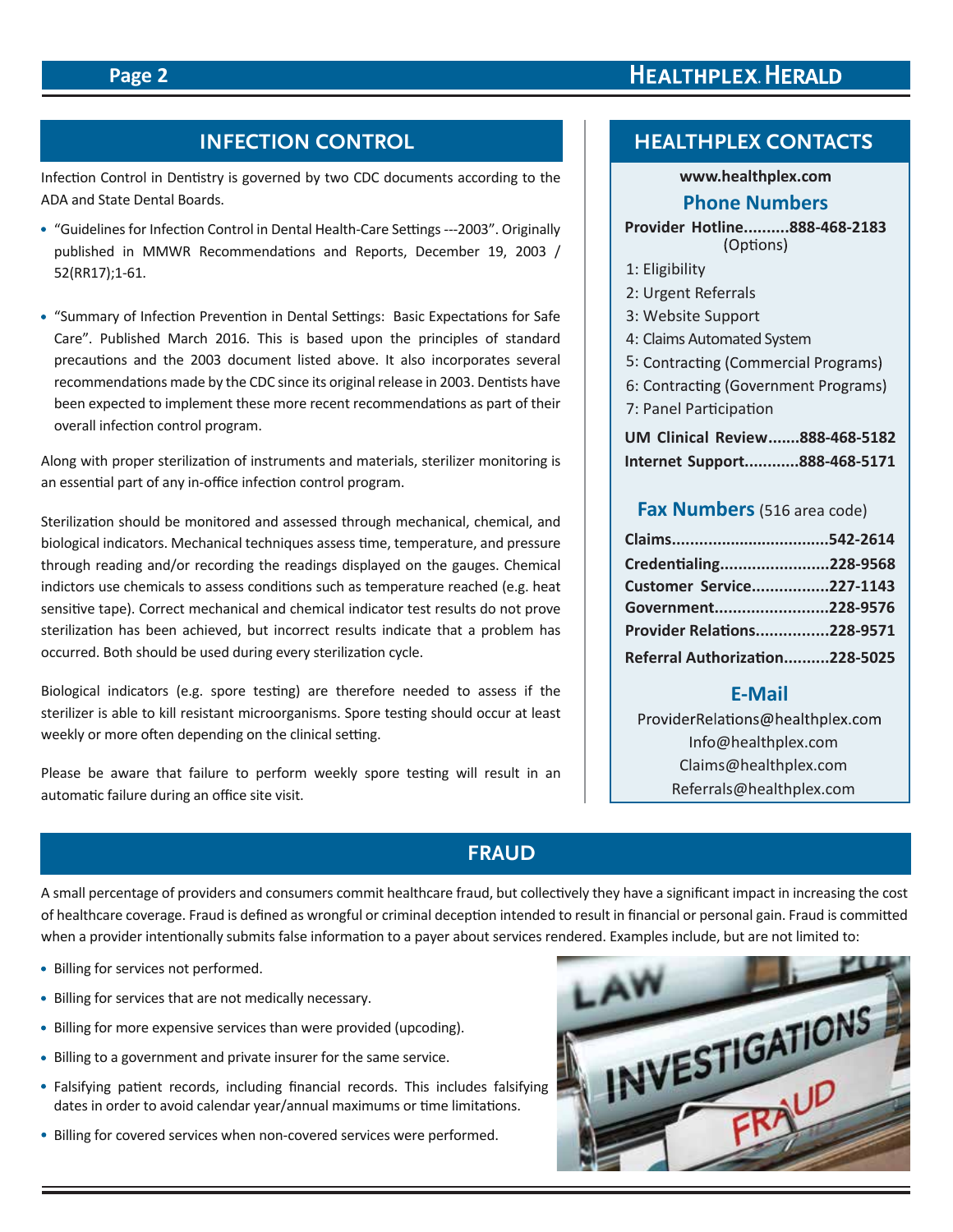#### **Page 3**

# **HEALTHPLEX HERALD**

#### **DID YOU KNOW?**



NEA is no longer the only electronic attachment company. The clearinghouses that you might be using for electronic claims submissions, such as Tesia, DentalXchange and Change HealthCare (f.k.a. Emdeon) are also offering their own electronic attachment services. Healthplex has taken this opportunity to partner with these 3 companies so that your office can take advantage of a potential cost savings. Depending on how many attachments you submit on a monthly basis or if you use Practice Management Software, your office might be able to reduce the cost of electronic submissions. Be sure to get in touch with the clearinghouse or the Practice Management Software Compamny you are using.

#### **MEDICARE PART C**

The Centers for Medicare & Medicaid (CMS) issued a new Physician Fee Schedule (PFS) rule in 2016. This rule requires dentists participating in Medicare Advantage Plans (MA), also known as Medicare Part C plans, to enroll in Medicare. Medicare Advantage Plans provide dental coverage to enrolled Medicare beneficiaries. The implementation date is scheduled for January 1, 2019. MA plans must show that their participating dentists are compliant by July 1, 2018.

# **MEDICARE PART D**

Good news! The Centers for Medicare & Medicaid (CMS) released a proposed rule on November 16, 2017 to allow Medicare beneficiaries to have their dental prescriptions covered under Medicare Part D without the prescribing dentist enrolling as a Medicare provider or submitting an opt-out affidavit. The proposed rule was published in the November 28, 2017 Federal Register. This is the closest to a repeal of the rule passed in 2015 (now scheduled to take effect January 2019) requiring dentists to participate in Medicare or opt-out in order to have their prescriptions written for Medicare Part D members filled. We will keep you posted on the outcome.

#### **FLUORIDE VARNISH**

The incorporation of primary dental care in physician settings is growing. The most common services rendered are oral health screenings and the application of fluoride varnish in pediatrician practices. This trend may result in more pediatricians referring their patients to dentists.

The United States Preventive Services Task Force released a recommendation on fluoride varnish use in the medical setting in 2014. The recommendation advocates the application of fluoride varnish to primary teeth through age 5. This service is covered under medical insurance for plans sold on the state or federal marketplace as part of the Affordable Care Act.

Educating medical and nursing professionals on fluoride varnish application serves to strengthen the relationship between dentists and their medical colleagues. By joining forces, the hope is that a dental home is established early for each child and parents/guardians better understand the importance of preventive care.

A new CPT code was created in 2015, code 99188, for use by medical and nursing providers for the application of fluoride varnish.